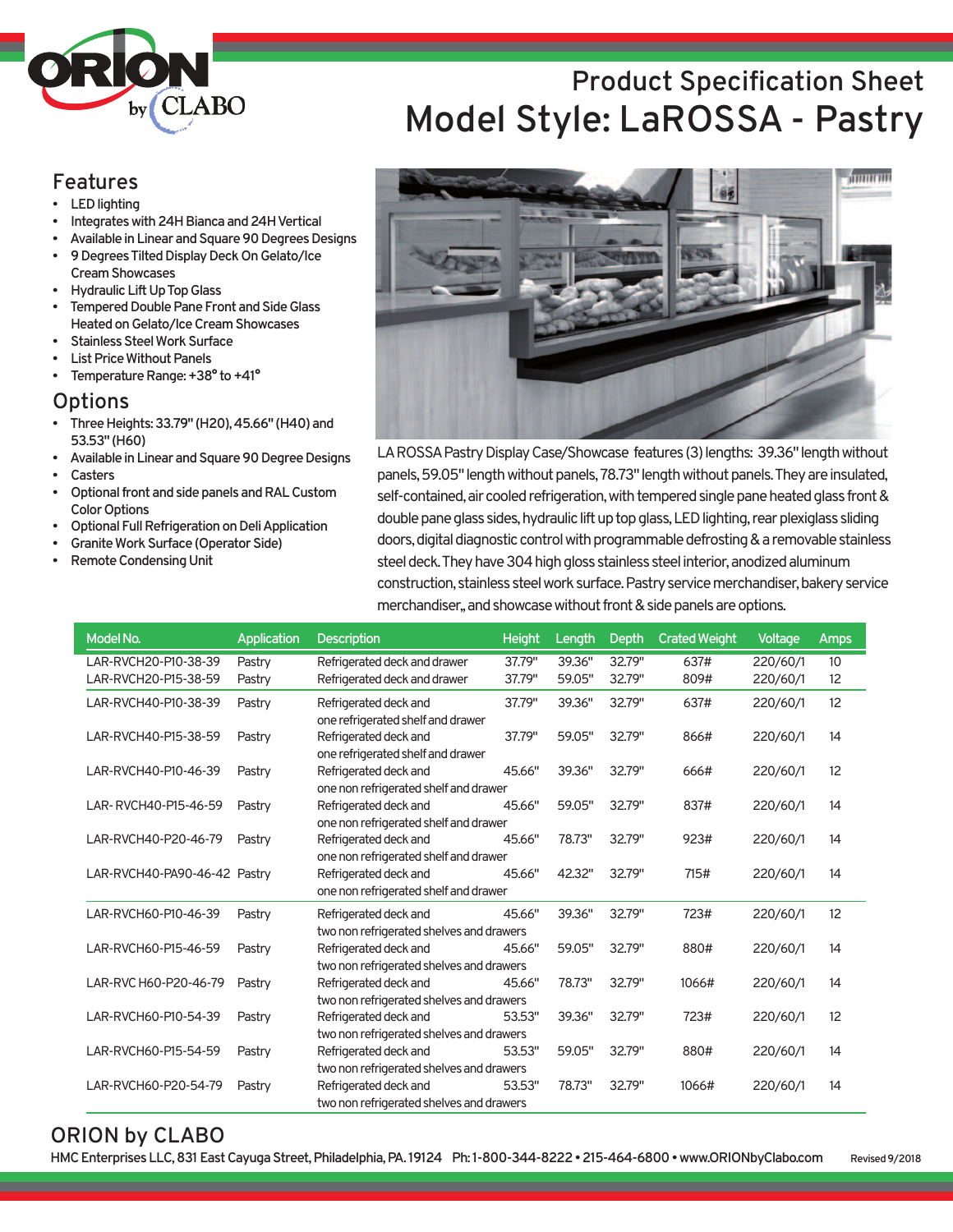# **Product Specification Sheet Model Style: LaROSSA - Pastry 24" D**



37.79



ELECTRICAL CONNECTION: Display cases are shipped with applicable junction box for hardwired installation Options exist for several NEMA configurations Plug and/or receptacle configurations are at the discreation of the electrical installer



Intertek **Intertek** 

### **ORION by CLABO**

HMC Enterprises LLC, 831 East Cayuga Street, Philadelphia, PA. 19124 Ph: 1-800-344-8222 • 215-464-6800 • www.ORIONbyClabo.com Revised 9/2018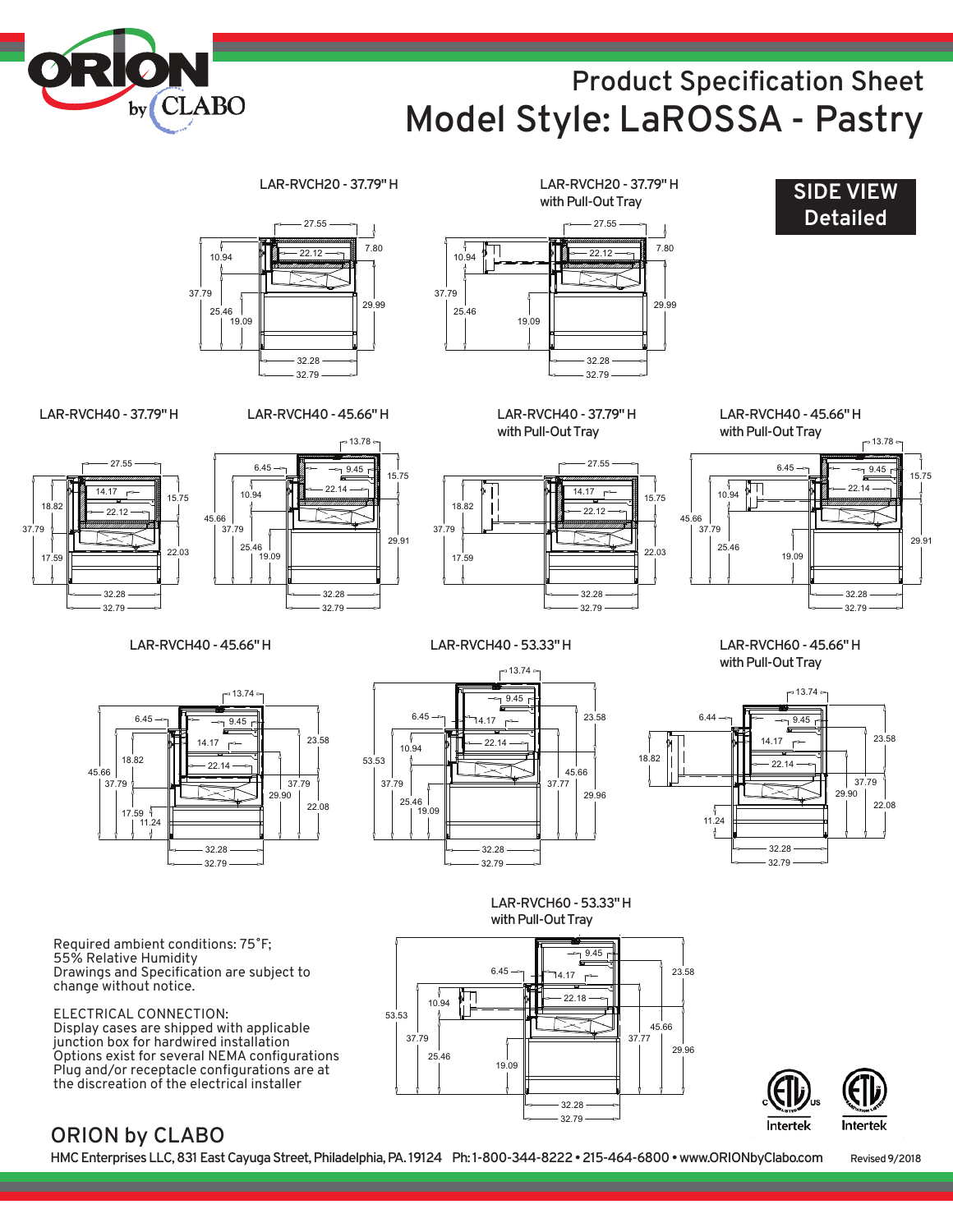

## **Product Specification Sheet Model Style: LaROSSA - Pastry**

LAR-RVCH20-P10-38-39 LAR-RVCH20-P15-38-59

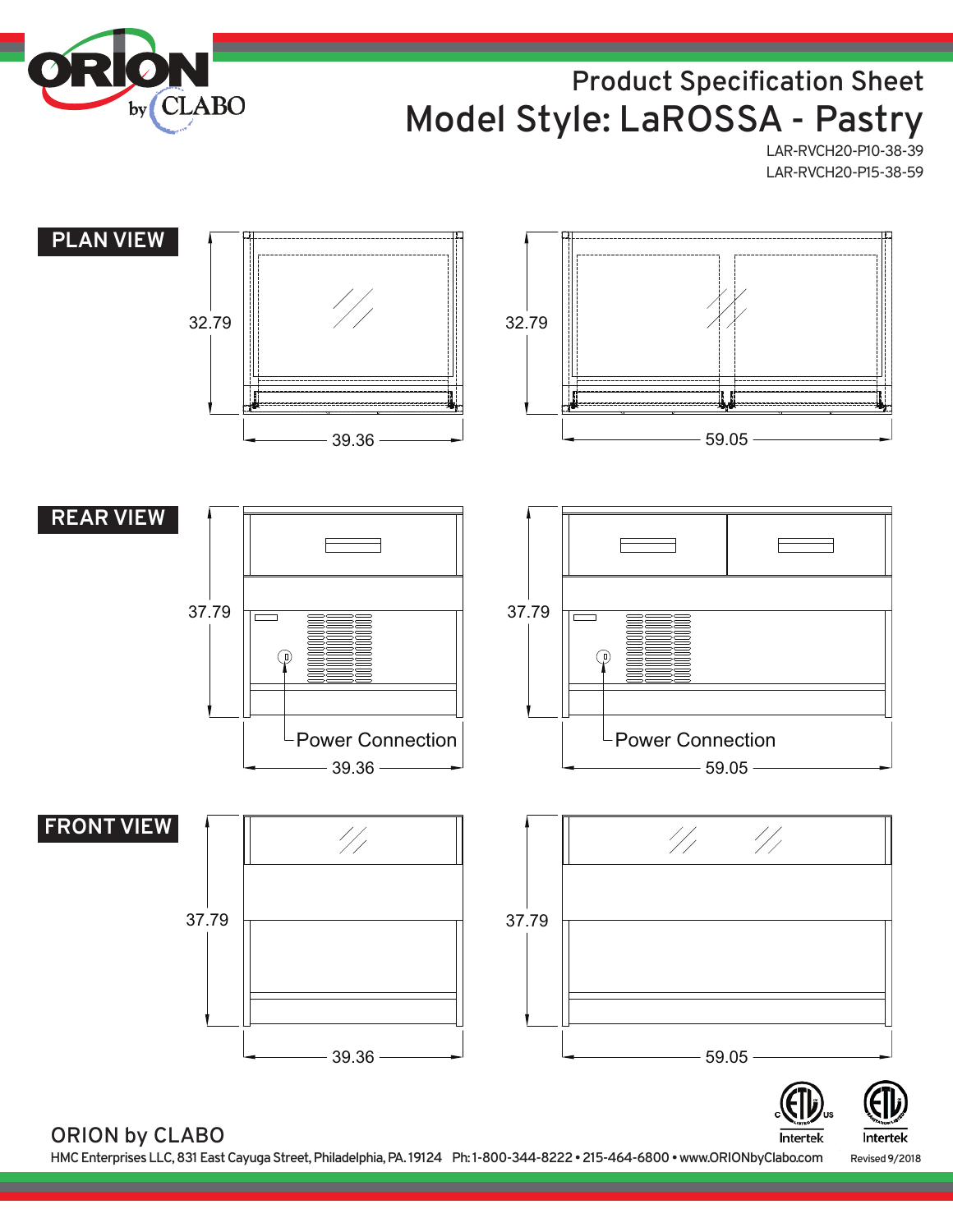

# **Product Specification Sheet Model Style: LaROSSA - Pastry**

LAR-RVCH40-P10-38-39 LAR-RVCH40-P15-38-59 LAR-RVCH40-P10-46-39 LAR-RVCH40-P15-46-59











**FRONT VIEW**









### **REAR VIEW**











**ORION by CLABO**

**HMCEnterprisesLLC,831EastCayugaStreet,Philadelphia,PA. 19124 Ph: 1-800-344-8222•215-464-6800•www.ORIONbyClabo.com Revised9/2018**